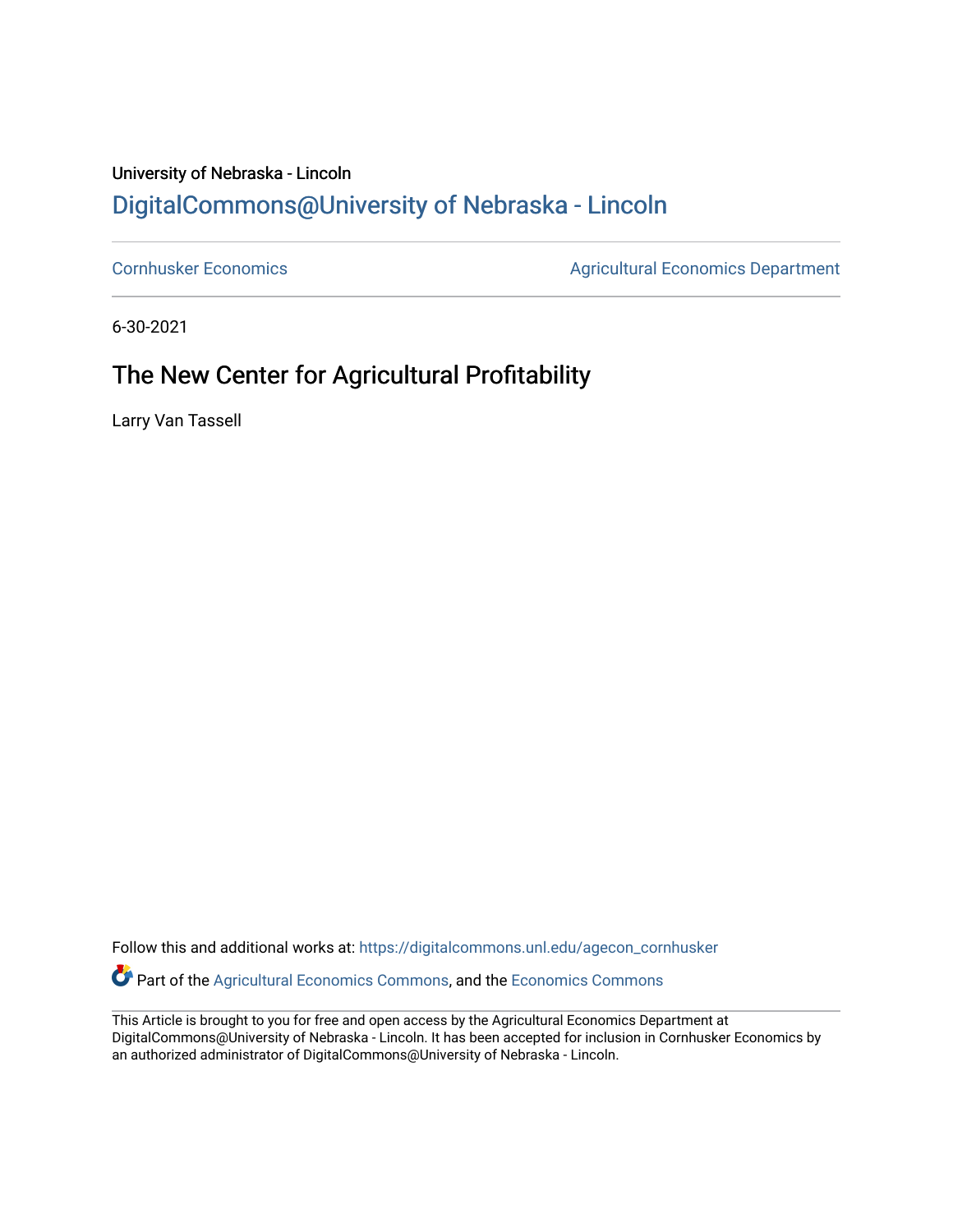agecon.unl.edu/cornhuskereconomics

# **Cornhusker Economics**

# The New Center for Agricultural Profitability The New Center for Agricultural Profitability

Agriculture, and the processing of its products, comprises approximately 25 percent of Nebraska's economy, with 1 in 4 jobs in Nebraska related to agriculture (Thompson et al., 2020). According to the USDA Economic Research Service, cash receipts from marketing of farm products contributed over \$21 billion to Nebraska's economy in 2019. The natural resource base in Nebraska, comprised of productive soils, rangeland, ground and surface water, and the infrastructure to procure inputs and market farm products, provides a solid foundation for a strong agricultural industry into the foreseeable future.

The agricultural operating environment, though, has changed dramatically over the past 25 years and will continue to evolve in the next 25 years. Farms have increased in scale to capture the economies of size. There also has been restructuring in the agricultural input, marketing, and processing sectors. Price volatility for agricultural commodities has increased dramatically over the past decade, substantially increasing the need for price and production risk management. As these trends continue, the impacts of each economic decision at the farm production level become more pronounced. Dr. David Kohl, professor emeritus of Agricultural Finance in the Department of Agricultural and Applied Economics at Virginia Tech University and popular banking and producer conference speaker and author, incessantly teaches producers that knowing their costs of production, breakeven metrics and cash flow requirements are key decisionmaking tools. He predicts, "the next ten years of defining moments will surpass the changes seen in

[agriculture] the last 50 years." (Kohl, Aug 3, 2018) There will be less flexibility for a wrong business decision. It is critical that producers have economic decision-making information that is current, factual, specific and holistic, and that they have appropriate tools and procedures to analyze that information.

The economic viability of the agricultural sector in Nebraska reaches far beyond increasing the productive capacity of the farms and ranches comprising the industry. Though several innovations have been and currently are being developed to enrich agricultural production, not all are economically viable. In today's economic environment, farmers and ranchers can no longer aim for maximum yields while ignoring financial considerations. The liquidity and solvency of farmers and ranchers are dependent upon financially astute decision-making.

The complex problems faced by agriculture today cannot be solved by isolated disciplines. A holistic, systems approach is needed to address the profitability of agriculture. To assist with these needs, the University of Nebraska-Lincoln has approved the development of the Center for Agricultural Profitability (CAP) within the Institute of Agriculture and Natural Resources. CAP will be housed in the Department of Agricultural Economics and will provide a uniting locale for faculty from various disciplines to engage with faculty from the department. CAP will seek to bridge departmental silos and bring together faculty with

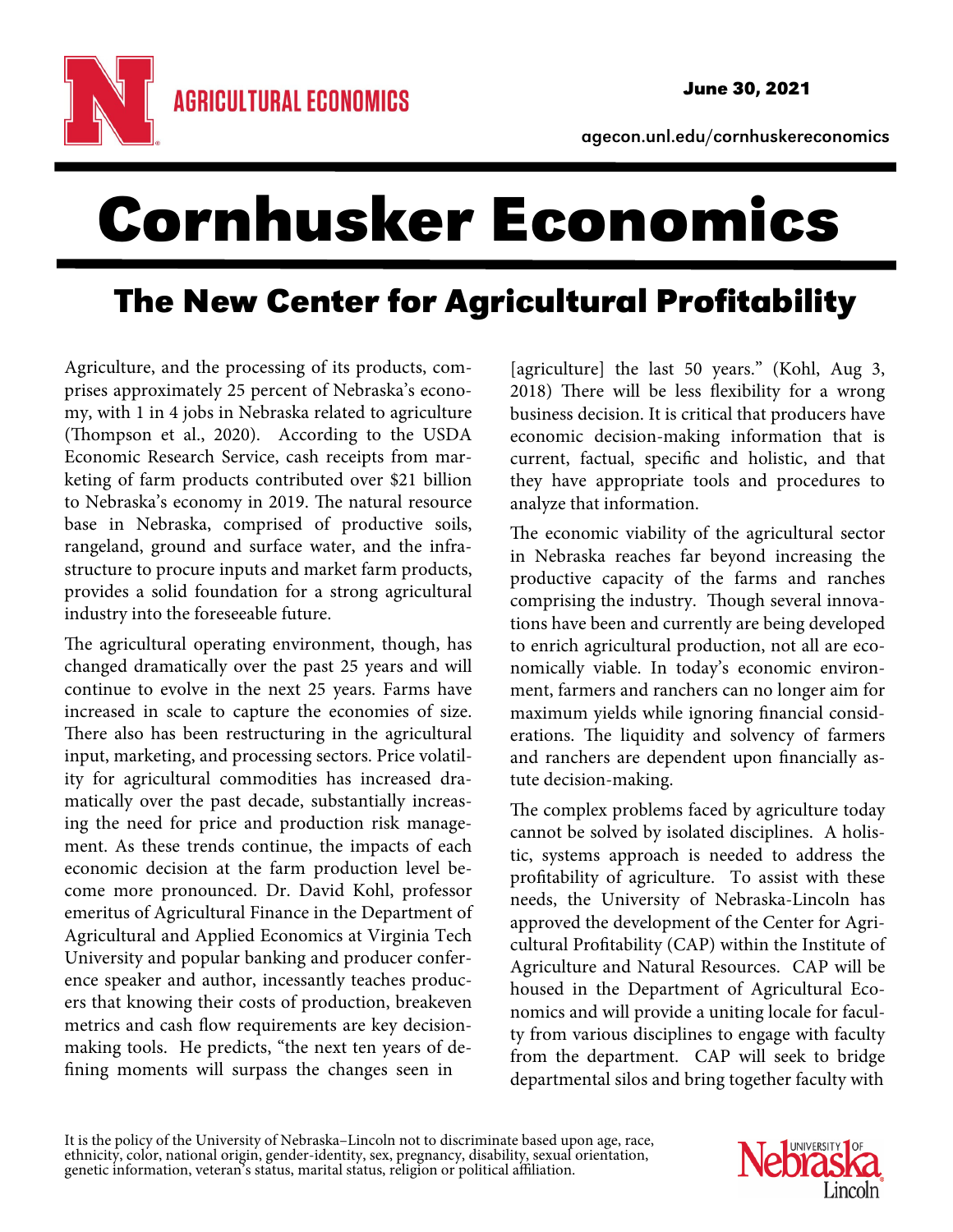expertise in several areas (e.g., agribusiness, economics, business, animal science, agronomy, bioengineering, veterinary science and natural resources) to focus on the economic well-being of Nebraska's farmers and ranchers through a systems and holistic approach. This will include applied research and educational outreach efforts.

The mission of the Center for Agricultural Profitability is to support informed economic decision-making in agriculture through applied research and education. The vision is to be the innovative, responsive, and trusted source of agricultural business management research and education. To assist CAP in fulfilling its mission and vision, an advisory board, comprised of 12 individuals intimately involved in the agricultural industry has been organized. The advisory board has been given the charge to:

- 1. provide council that will help bring relevancy to the work of the Center and to assure that the mission and vision of the Center are fulfilled;
- 2. provide direction and feedback on the Center's outreach and research programs;
- 3. identify trends in the ag sector that will influence the work of the Center;
- 4. be an advocate for the Center to university administration; and (
- 5. promote Center programs in their circle of influence.

An internal interdisciplinary advisory council will also be organized to identify and assist in recruiting faculty outside agricultural economics who would benefit by being associated with the Center and will strengthen the mission and vision of the Center.

Expecting this Center to materialize, the Farm and Ranch Management Team has been developing several educational tools to improve our interaction with our constituents. Our current weekly Farm & Ranch Management Webinar Series and the implementation of our frequent articles and podcasts are new programs that will continue under the umbrella of CAP. These materials and others are located in our new website cap.unl.edu.

One of the major early thrusts of CAP is to provide tools to assist producers in their financial decisionmaking. In a poll of 976 ag lenders during the summer

of 2020, lenders were asked to list the characteristics that are important to agricultural producers for resiliency and agility in their business. The number one characteristic stated by 62% of the lenders was producers knowing their cost of production (Kohl, Dec 10, 2020), with a marketing plan the number two characteristic at 58%. In a more recent survey of ag lenders, Kohl (Jan 12, 2021) found that "high on the lender's wish list is a producers' ability to develop a monthly or quarterly cash flow statement" and that conducting sensitivity analysis on yields, market prices and cost estimates would be "icing on the cake." An annual survey of some of the top producers in the United States conducted by financial consultant Dick Wittman, as part of the prestigious Executive Program for Agricultural Producers (TEPAP), reveals that, historically, only 47% of these top producers have prepared cash flow budgets and performed enterprise analysis. This promoted Mr. Wittman to state, "this illustrates a strategic vulnerability for producers…." (Kohl, Apr 29, 2019; Kohl, Mar 28, 2015).

In response to the need to "raise the bar" and "increase [farmer's] financial acumen" (Kohl, Jun 19, 2018), we have developed the Ag Budget Calculator (ABC) program to assist producers in developing cash and economic cost and return estimates, cash flow budgets, and marketing plans, along with additional features to assist in making risk management decisions. ABC is designed to be a user-friendly, Windows and MAC compatible, online budgeting system that provides breakeven and cash flow metrics useful in production, cost control, and other management decisions. ABC allows the user to ascribe a planned purchase date on inputs, including inventory, and determine month-by-month pre- and post-harvest strategies using historical price indices and basis. By including loan payments, all information is available to automatically populate a monthly cash flow budget in ABC. ABC is applicable to all types and sizes of agricultural operations, including specialty crops and small-scale farmers growing for local food markets. The Nebraska Soybean Board provided the foundational funding for the development of ABC.